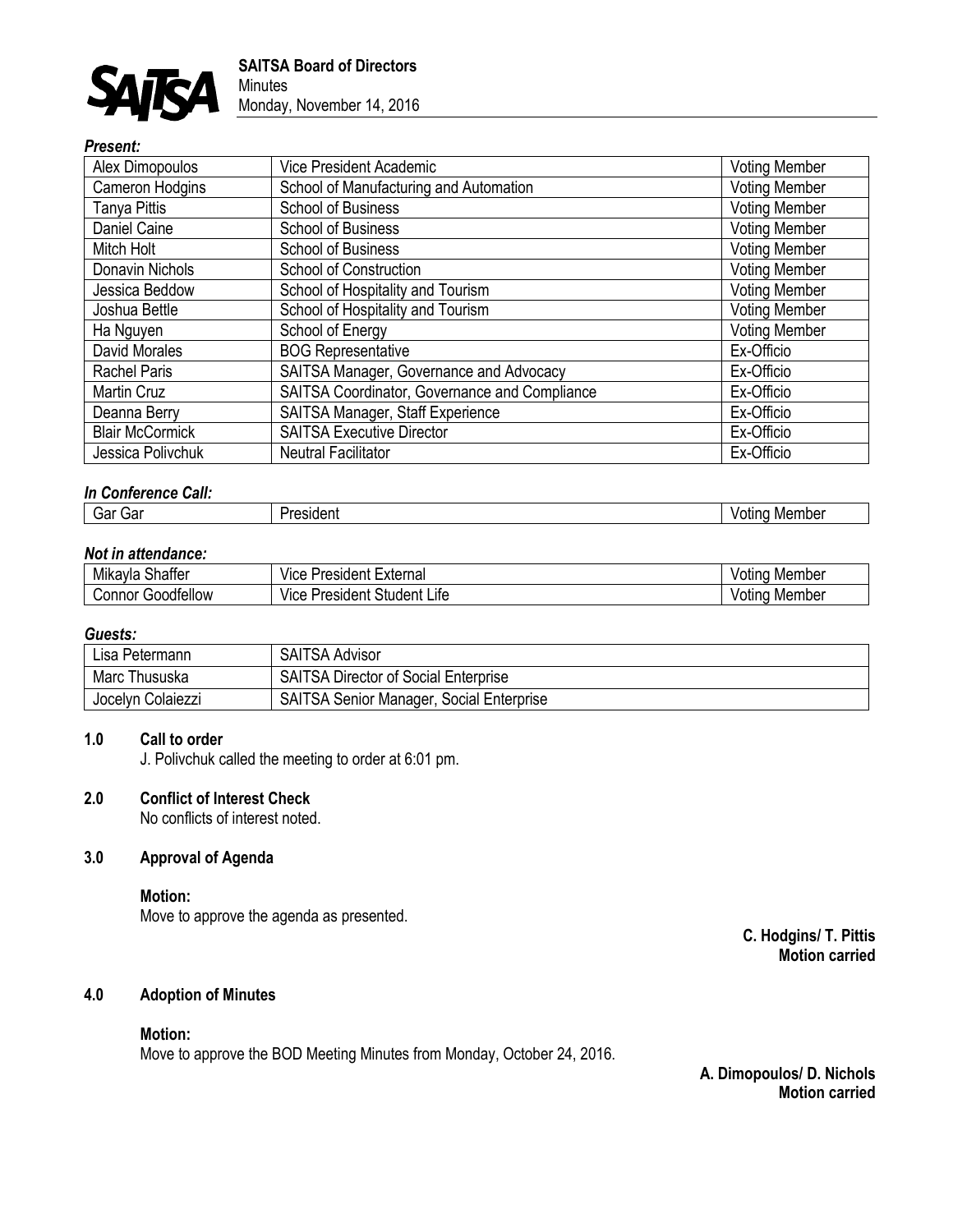## **5.0 Operations Presentation**

B. McCormick introduced M. Thususka, Director of Social Enterprise and J. Collaiezzi, Senior Manager, Social Enterprise. They provided the members of the Board an overview of the organization's operations, particularly SAITSA's Station Express in Stan Grad, which will undergo renovations soon.

The Board was asked to email to G. Gar if they have any questions or comments regarding the upcoming renovations.

### **6.0 Chair Announcement**

M. Holt, BOD Chair, provided an overview of the expectations for Board members. He stressed that recording of conversations in meetings or personal conversation is illegal. He also reiterated that as per SAITSA's Bylaws and Code of Conduct, members of the Board are representing the students and need to act professionally, in particular, to be cognizant about alcohol consumption in official Board business.

### **7.0 Individual Reports**

Verbal report was provided by A. Dimopoulos. A report was submitted by members of the Executive Committee and distributed to members.

## **8.0 Committee Reports**

No committee reports noted.

## **9.0 Action Items**

## **9.1 Change procedures for Programming Fund**

R. Paris noted that the changes to the Programming Fund procedures is currently on-going and will be now be under the privy of the Governance Committee.

## **9.2 Correct bylaws 7.7.1 and 10.2**

Correction to bylaws 7.7.1 and 10.2 are currently on-going.

#### **10.0 Business Items**

## **10.1 Executive Director Job Description Approval**

M. Holt stated that the Job Description was circulated in advanced and should have been reviewed. He asked if members had any questions. No questions were noted.

#### **Motion:**

Move to approve Executive Director Job Description as presented.

**M. Holt/ T. Pittis Motion carried**

## **10.2 Executive Director Compensation Review**

L. Petermann, SAITSA Advisor, led the conversation on the process of the Executive Director's Compensation review. She outlined that the review is divided into three parts: Performance Review; Financial Audit; and a review of the other Executive Director positions in other student organizations. She noted that both the Bollard Survey and AMICCUS-C members (National Organization of Students' Association/Union staff) will be the benchmark for the review. The Board will be responsible for making recommendations. The first step, the performance review was ready for presentation at this meeting.

#### **Motion:**

To move the meeting in-camera.

**M. Holt/T. Pittis Motion carried**

B. McCormick, R. Paris, D. Berry, and M. Cruz left the room.

## **Motion:**

To move the meeting ex-camera

**J. Beddow/C. Hodgins Motion carried**

B. McCormick, R. Paris, D. Berry, and M. Cruz returned to the room.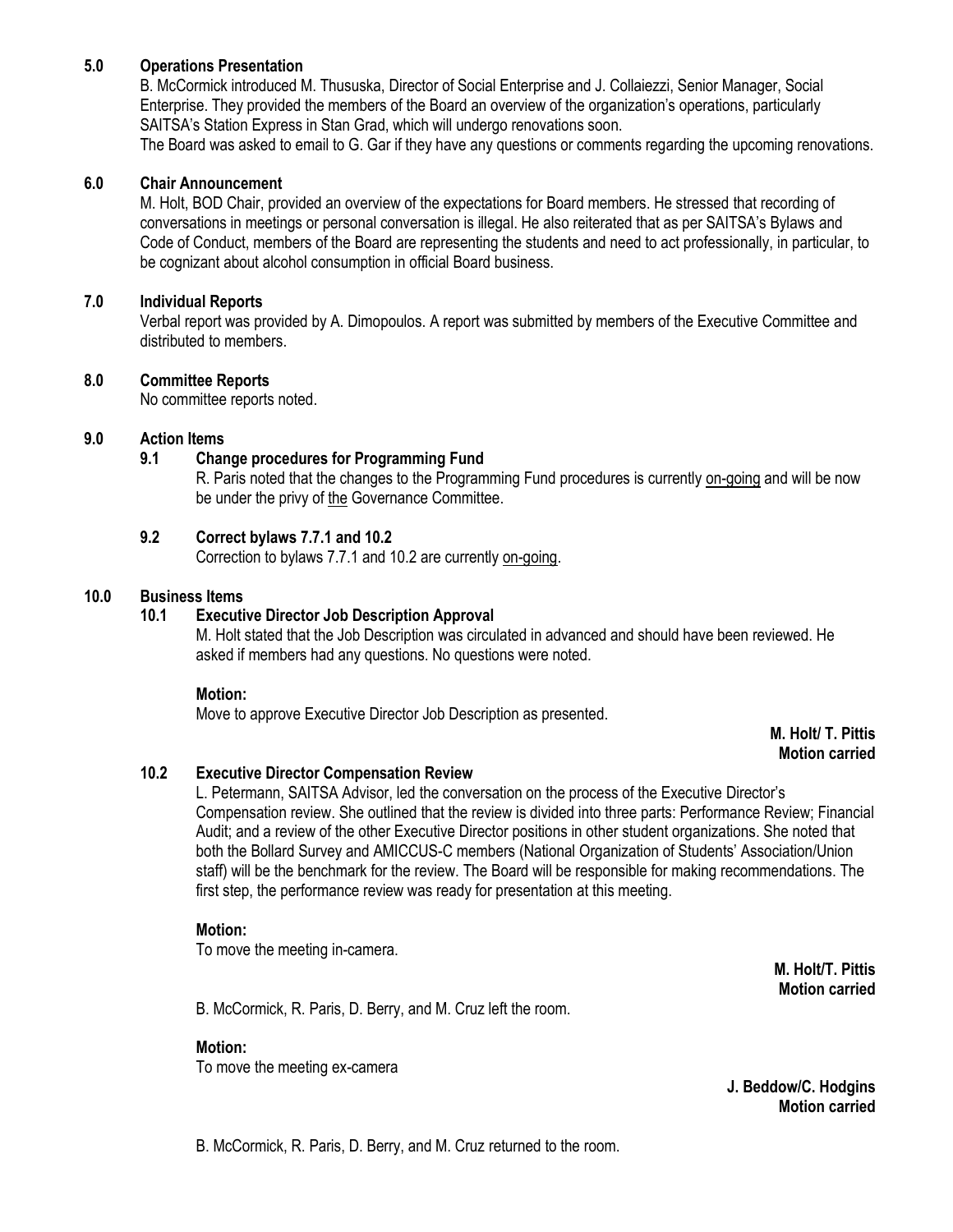### **T. Pettis/D. Nichols**

#### **Motion:**

Move to amend the previous motion so that both M. Holt, SAITSA BOD Chair, and Gar. Gar, SAITSA President, are accountable to the action item.

and presented to the BOD at its December regular meeting.

Move for B. McCormick to take action on improving attendance, timeliness, and communication. M. Holt, SAITSA BOD Chair, will be accountable to ensure that anonymous feedback on these actions is collected

## **J. Bettle/T. Pittis Motion carried**

#### **Amended motion:**

Move for B. McCormick to take action to improve his attendance, timeliness, and communication. M. Holt, SAITSA BOD Chair, and G. Gar, SAITSA President, will be accountable to ensure that anonymous feedback on these actions is collected and presented to the BOD at its December regular meeting.

#### **Motion:**

Move for the Board to receive a copy of the Executive Director Contract by the December BOD meeting.

**D. Nichols/ C. Hodgins Motion carried**

**Motion carried**

#### **Motion:**

Move to table the 11.3 EC Mid-Years Reviews for the next meeting, December 16, 2016.

**J. Beddow/ D. Caine Motion carried**

#### **10.3 Committee Member Ratification**

M. Holt stated that he met with G. Gar to review all committees and to appoint Board members and studentat-large applicants to their committees. G. Gar will forward committees list and membership to all members.

#### **Finance Committee**

G. Gar

- C. Hodgins
- A. Dimopoulos
- A. Rakhmetova (Student-at-Large)
- B. McCormick (Resource Staff)

#### **Governance Committee**

G. Gar

- M. Holt
- J. Bettle
- T. Pittis
- A. Dimopoulos
- R. Paris (Resource Staff)

## **Campus Life Committee**

- C. Goodfellow
- J. Beddow
- D. Nichols
- D. Caine
- M. Shaffer

#### **Motion:**

Move to ratify committees and members with M. Holt wishing to remove himself from Finance Committee. **J. Beddow/ C. Hodgins Motion carried**

#### **Motion:**